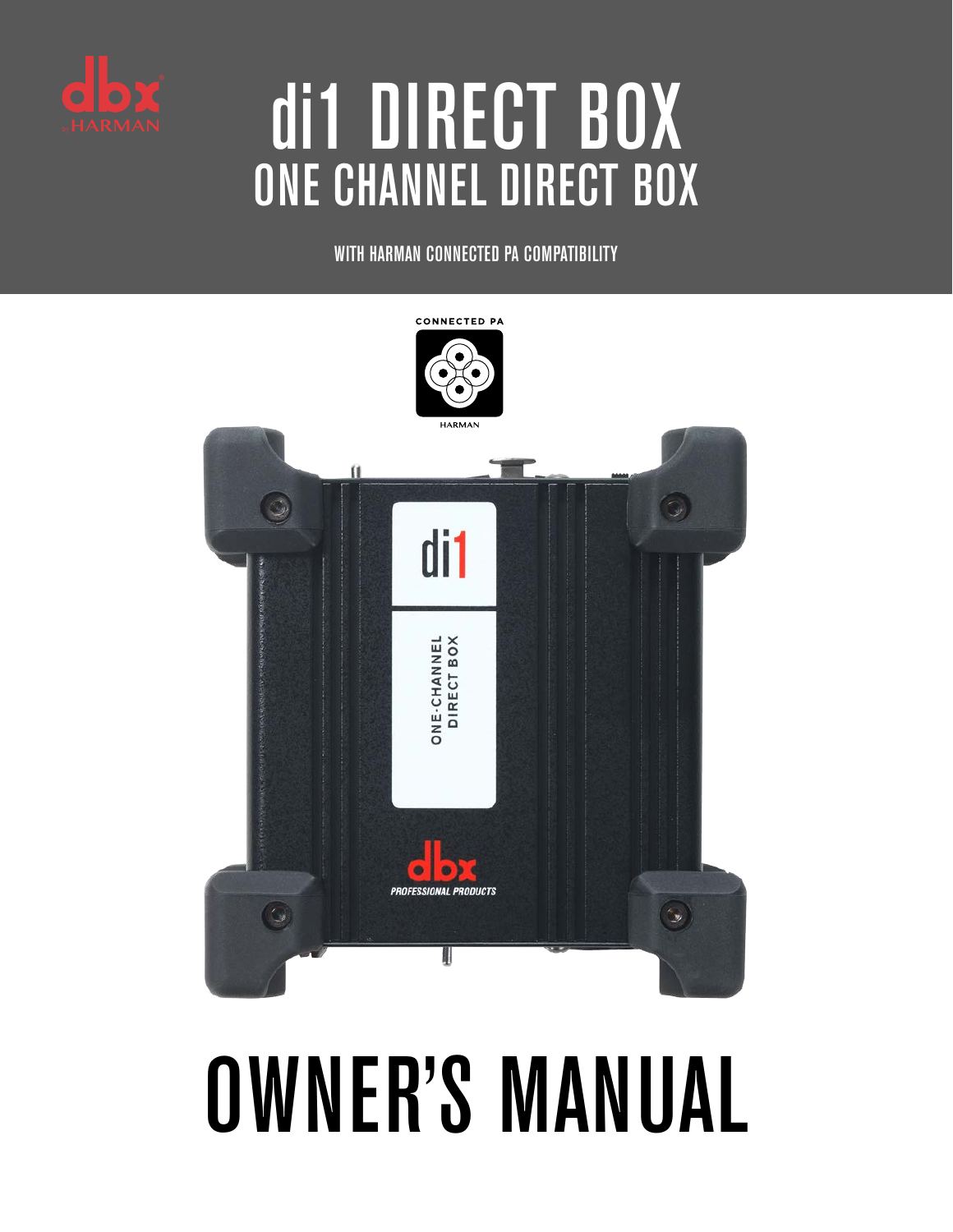## **Warranty**

1. Please register your product online at [www.dbxpro.com.](http://dbxpro.com/en-US/support/warranty_registration) Proof-of-purchase is considered to be the responsibility of the consumer. A copy of the original purchase receipt must be provided for any warranty service.

2. dbx warrants this product, when purchased new from an authorized U.S. dbx dealer and used solely within the U.S., to be free from defects in materials and workmanship under normal use and service. This warranty is valid to the original purchaser only and is non-transferable.

3. dbx liability under this warranty is limited to repairing or, at our discretion, replacing defective materials that show evidence of defect, provided the product is returned to dbx WITH RETURN AUTHORIZATION from the factory, where all parts and labor will be covered up to a period of two years. A Return Authorization Number must first be obtained from dbx. The company shall not be liable for any consequential damage as a result of the product's use in any circuit or assembly.

4. dbx reserves the right to make changes in design or make additions to or improvements upon this product without incurring any obligation to install the same additions or improvements on products previously manufactured.

5. The foregoing is in lieu of all other warranties, expressed or implied, and dbx neither assumes nor authorizes any person to assume on its behalf any obligation or liability in connection with the sale of this product. In no event shall dbx or its dealers be liable for special or consequential damages or from any delay in the performance of this warranty due to causes beyond their control.

## Technical Support & Service

If you require technical support, contact dbx Technical Support. Be prepared to accurately describe the problem. Know the serial number of your device – this is printed on a sticker attached to the chassis.

Before you return a product to the factory for service, we recommend you refer to this manual. Make sure you have correctly followed installation steps and operating procedures. For further technical assistance or service, please contact our Technical Support Department at (801) 566-8800 or visit [www.dbxpro.com](http://www.dbxpro.com/en-US/support). If you need to return a product to the factory for service, you MUST first contact our Technical Support Department to obtain a Return Authorization Number.

#### NO RETURNED PRODUCTS WILL BE ACCEPTED AT THE FACTORY WITHOUT A RETURN AUTHORIZATION NUMBER.

Please refer to the Warranty information, which extends to the first end-user. After expiration of the warranty, a reasonable charge will be made for parts, labor, and packing if you choose to use the factory service facility. In all cases, you are responsible for transportation charges to the factory. If the product is still under warranty, dbx will pay the return shipping.

Use the original packing material if it is available. Mark the package with the name of the shipper and with these words in red: DELICATE INSTRUMENT, FRAGILE! Insure the package properly. Ship prepaid, not collect. Do not ship parcel post.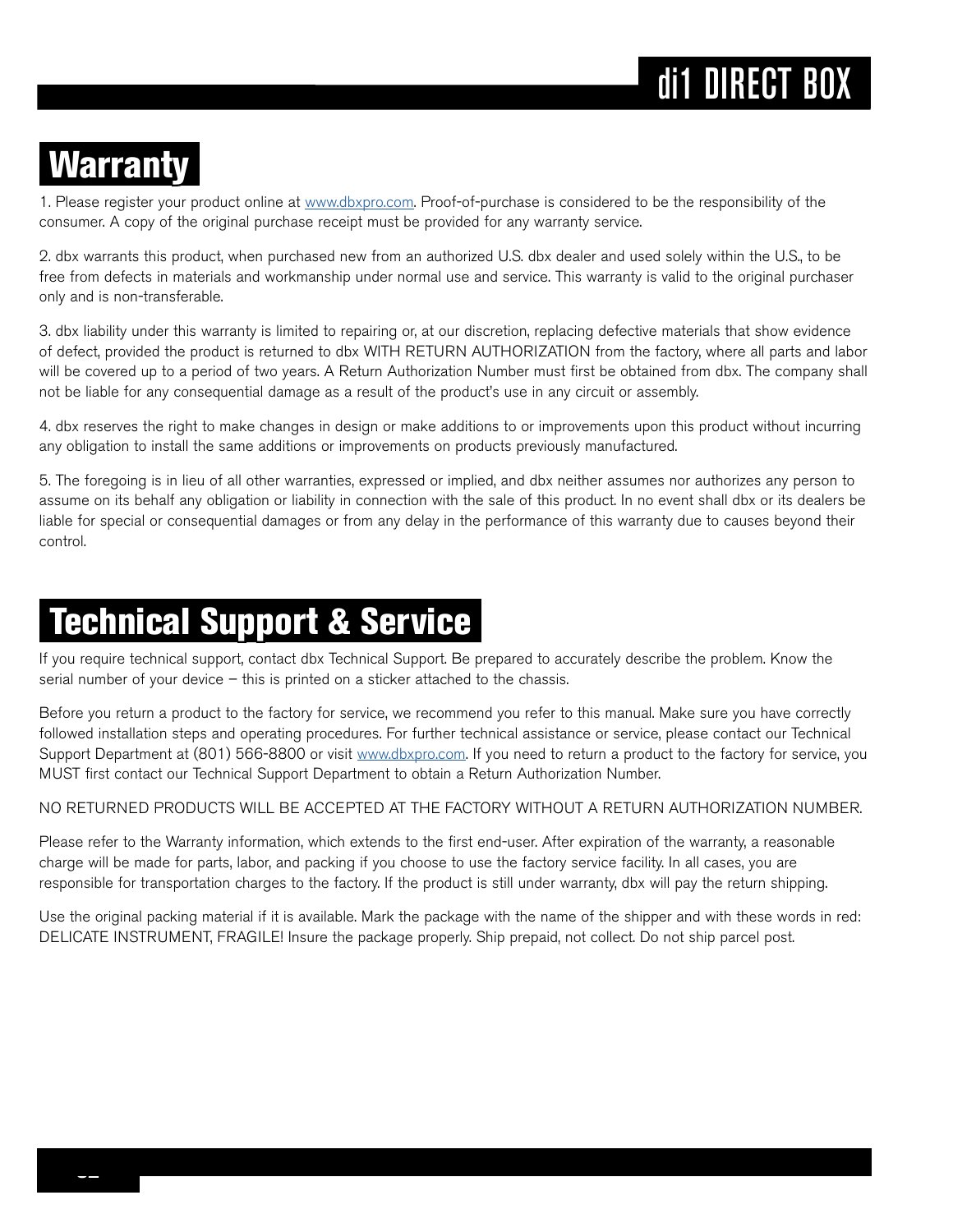## **Table of Contents**

| Direct Insertion of an Instrument into a PA System 3 |
|------------------------------------------------------|
|                                                      |
|                                                      |
|                                                      |
|                                                      |
| Battery/48V/Connected PA Selector Switch 5           |
|                                                      |
|                                                      |
|                                                      |
|                                                      |
|                                                      |
|                                                      |
|                                                      |
|                                                      |
|                                                      |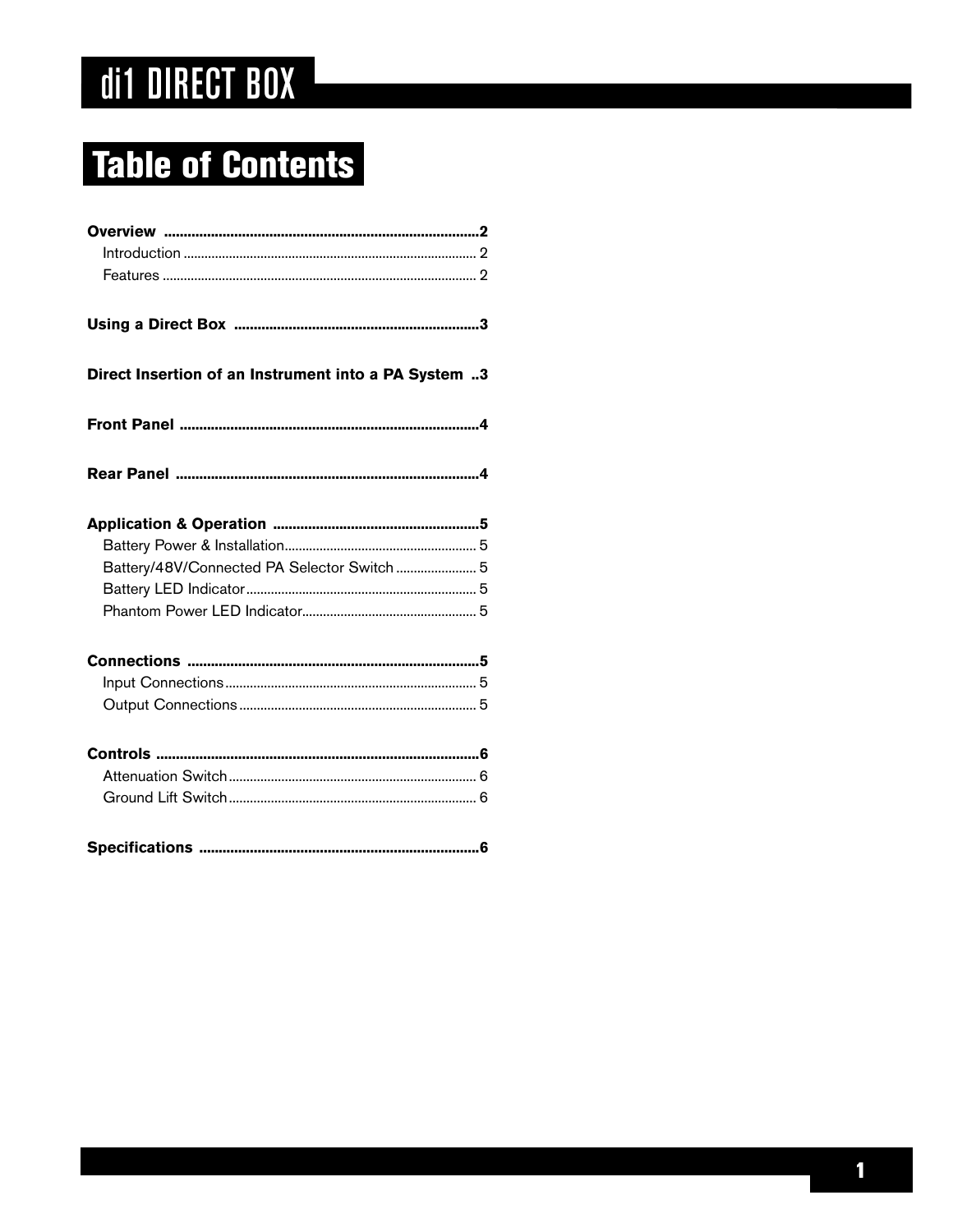## <span id="page-3-0"></span>**Overview**

#### **Introduction**

Congratulations on purchasing the dbx di1 Active Direct Box. Ideal for both studios and on the road, the di1 will ensure audio signals reach their intended destination free from unwanted noise and in a balanced format. The di1 provides a range of features such as level and impedance matching, phantom power indication, signal pass through, and ground lift functionality.

The di1's versatility makes it suitable for a wide range of applications. You can connect the output from electric guitars, bass guitars, keyboards, or just about any other audio signal output directly to a mixer, without the use of a microphone. In addition to being a great stand-alone direct box, the di1 is also part of the HARMAN Connected PA™ system—the first integrated PA system that automatically identifies and configures your connected equipment with a single app. Simplify setup and control so you can get a great sound in less time and spend more time doing what you love—performing music.

For more information on HARMAN's Connected PA featuring ioSYS<sup>™</sup> technology, please visit [connected-pa.com](http://pro.harman.com/lp/harman-connected-pa).

Thank you for choosing dbx.

#### **Features**

- *• Level and impedance matching function*
- *• Unbalanced XLR and 1/4" TS input connectors*
- *• Unbalanced 1/4" TS Link Input for pass-through connection*
- *• Balanced XLR output connector*
- *• Battery LED indicator*
- *• Supports Phantom Power of +18V DC to +48V DC*
- *• Attenuation switch*
- *• Ground lift switch*
- *• Main/Standby: 9 Volt battery*
- *• Sturdy metal chassis*
- *• HARMAN Connected PA™ compatible*
- *• ioSYS™ enabled*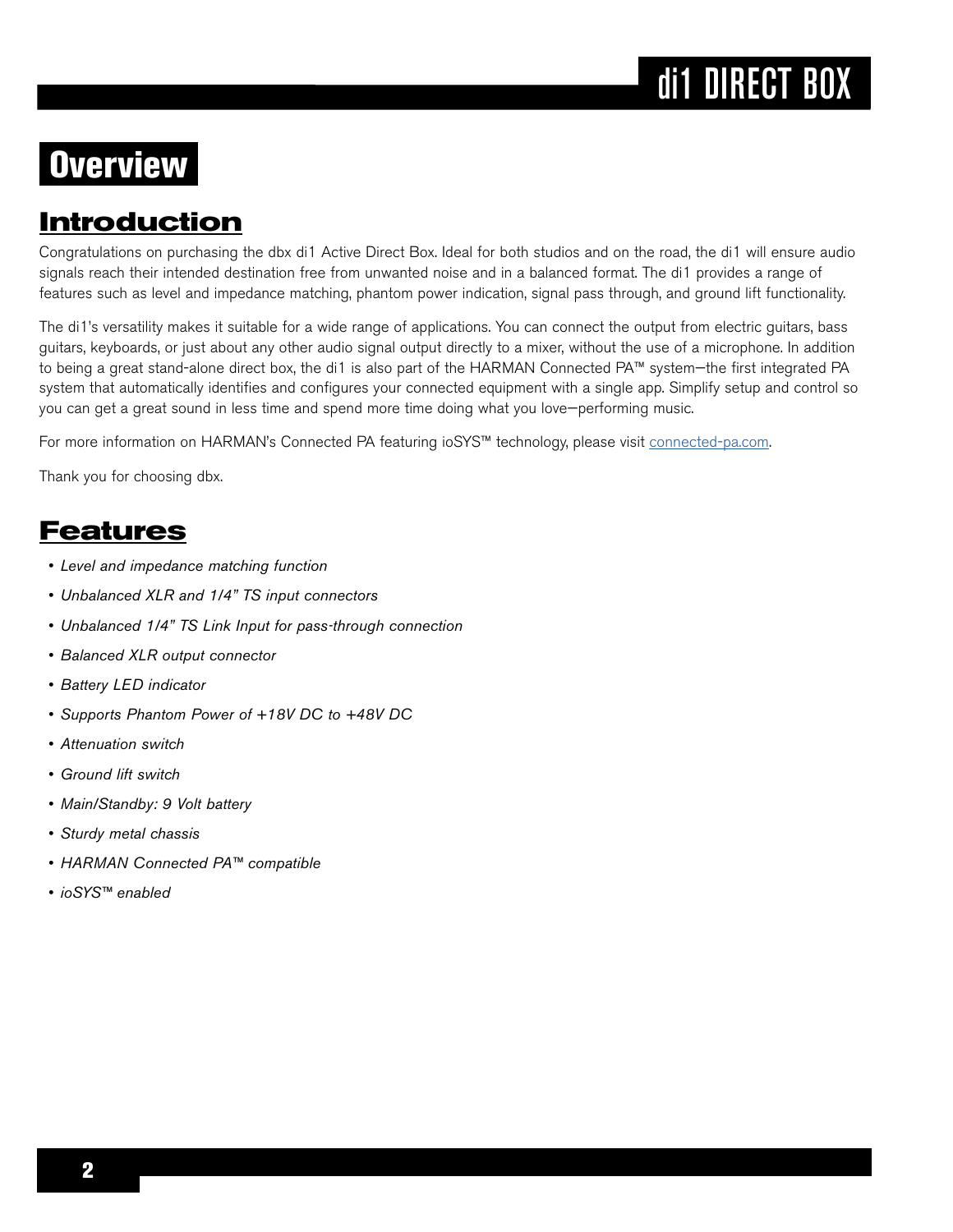## <span id="page-4-0"></span>Using a Direct Box

First, a direct box converts the audio signal originating from an unbalanced device (like a guitar) to a balanced audio signal for transmission over a longer distance than is recommended for an unbalanced signal to travel. As audio industry people know, the advantage of a balanced signal is realized at the receiving end (audio input) of the balanced cable, typically in the form of a mic pre-amp input on a mixing console.

The mic pre input circuitry consists of a "differential amplifier" whose job it is to "accept" the audio portion of input signal and "reject" the noise portion of the signal. The noise portion happens to be roughly equivalent on (or "common to") both the "+" and "-" balanced conductors in the mic cable, since external electromagnetic fields are induced onto both conductors in a roughly similar fashion.

Since the conductors are always in a "twisted pair" configuration, they "see" the same noise field. Thus, this is known as "common-mode noise". Another type of common-mode noise somewhat evenly-induced onto both conductors is due to the inherent physics of connecting two pieces of equipment together and the resulting flow of electrons due to noise voltages present at each piece of equipment. The ability of a balanced input to reject common-mode noise is measured in dB and called its "common-mode rejection ratio", or CMRR.

The second function of a direct box is to convert from a high-impedance output—on an instrument such as electric guitar with passive pickups, for instance—to a low-impedance output. A cable driven by a high-impedance output is more susceptible to signal loss and noise pickup than a cable driven by a low-impedance output. Thus, using a direct box again improves, for a different reason, the ability to run longer distances due to the impedance conversion from high to low-impedance.

## Direct Insertion of an Instrument into a PA System

One of the most common applications for using a DI box is getting the signal from a bass guitar into the PA system. Simply put, the low frequencies produced by bass are difficult to mic, so use of a DI box is almost always preferable.

Additionally, the signal going to the PA system can be adjusted by the FOH (front of house) engineer, without affecting the sound the musician dials up on stage. You can use the di1 to plug a guitar directly into the PA system as well. This is especially useful for acoustic guitars with pickups or when using guitar signal processors.

Follow these steps to connect an electric bass or guitar to a PA mixer:

- 1. Turn down the master output faders on the mixer before making connections.
- 2. Connect the output of the guitar or bass to the 1/4" input on the di1.
- 3. Connect the di1's XLR output to the input of the PA mixer.
- 4. On the di1, select the desired power option using the BATTERY/48V/CPA selector switch: select BATTERY if using 9V battery power; select 48V if powering the di1 from the phantom power of the mixer.

**IMPORTANT:** If connecting to a HARMAN Connected PA-compatible mixer, select the CPA switch option and follow the steps in the Connected PA app. Only select the CPA switch position when connecting to a HARMAN Connected PA-compatible mixer.

5. Adjust the mixer's volume/gain to your liking.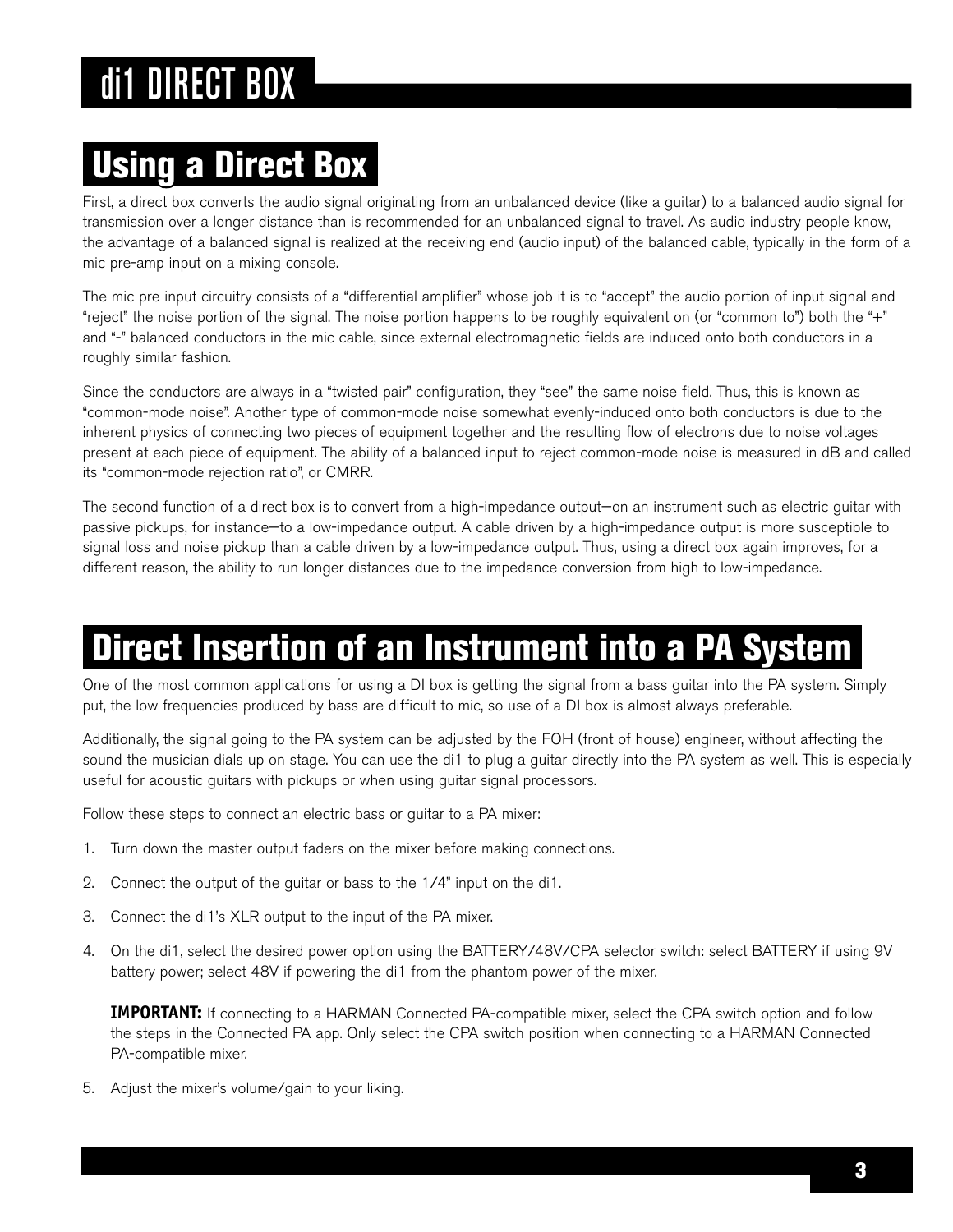## <span id="page-5-0"></span>Front Panel



- **A.** Attenuation Switch
- **B.** Input Connectors
- **C.** Ground Lift Switch
- **D.** Phantom Power LED Indicator
- **E.** Battery Power LED Indicator





**A.** Battery Compartment

- **B.** Battery/48V/Connected PA Selector Switch
- **C.** Link Input
- **D** Output Connector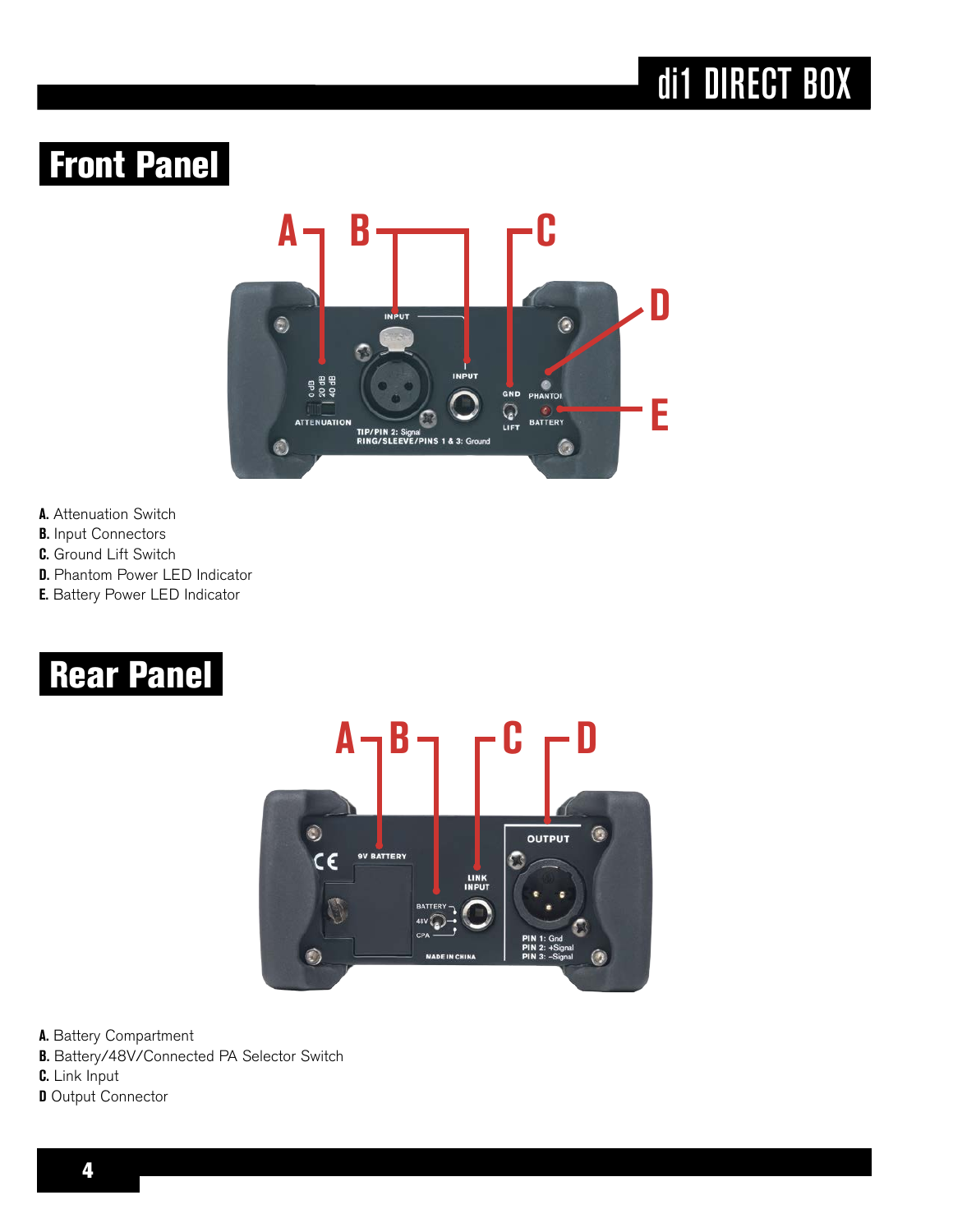## <span id="page-6-0"></span>Application & Operation

#### **Battery Power & Installation**

The di1 operates using a standard 9V battery (not included) or phantom power. There is a secured battery compartment housed within the di1 with access provided through a removable metal compartment cover. Simply unscrew the battery compartment cover to gain access to the battery compartment for battery installation or replacement of expired batteries.

#### **Battery/48V/Connected PA Selector Switch**

Selects the desired power source or enables the Connected PA feature. Select the BATTERY option to power the di1 using a 9V battery. Select the 48V option to power the di1 from a phantom power-enabled mic preamp. Select the CPA (Connected PA) option only when connecting to a HARMAN Connected PA-compatible mixer.

**NOTE:** To preserve battery life, always set this switch to 48V or CPA to disable the battery power when not in use.

#### **Battery LED Indicator**

The Battery LED illuminates to indicate that battery power is enabled and the unit is ready for operation.

#### **Phantom Power LED Indicator**

The Phantom Power LED will illuminate when phantom power is detected. To preserve battery life, set the selector switch to "48V" whenever phantom power is detected.

### **Connections**

#### **Input Connections**

The di1 offers both TS and XLR unbalanced inputs on the front panel of the unit.

#### **Output Connections**

The di1 offers both TS unbalanced and XLR balanced outputs on the rear panel of the unit. The TS unbalanced "Link Input" connector is an unbalanced parallel output of the incoming signal from either the XLR or TS input source. This is for passing signals directly through the di1 for on-stage use, such as when connecting to an on-stage bass amplifier. The XLR output connector is for connection to your mixing console or destination receiving unit and is wired as follows: Pin 1 = GROUND, Pin  $2 = (+)$  Signal, Pin  $3 = (-)$  Signal.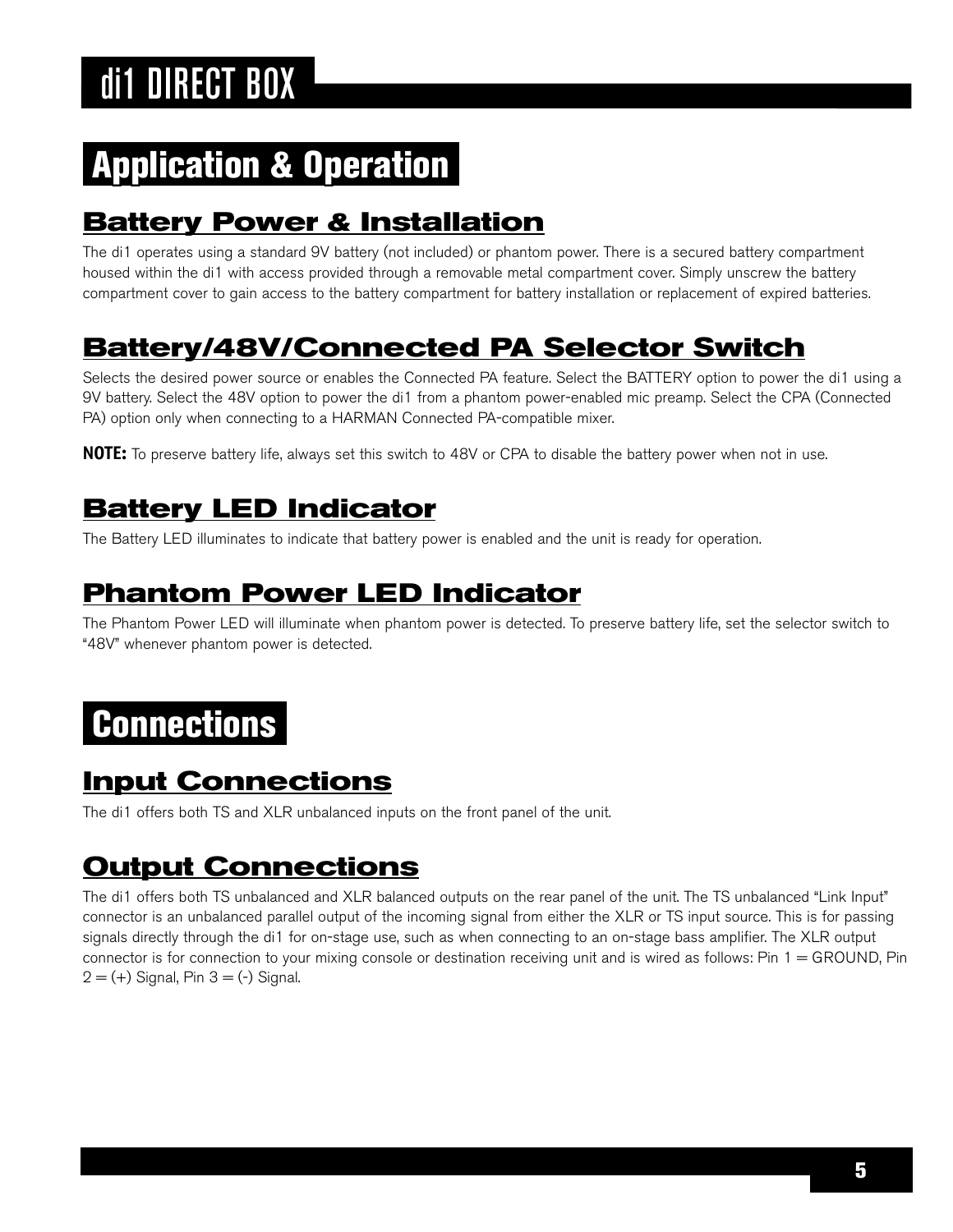## <span id="page-7-0"></span>**Controls**

#### **Attenuation Switch**

The attenuation switch allows an incoming source signal to be attenuated by 20 dB or 40 dB. This is useful for operation with very hot signals that would otherwise overload the di1.

#### **Ground Lift Switch**

The Ground lift switch enables or disables continuous connection of the input and output ground connection. This is useful for helping to eliminate ground loop hum problems that can arise between connected devices. When this switch is in the down position, the ground lift is enabled and no ground connection is made between the incoming and output signal.

## **Specifications**

#### POWER REQUIREMENT

9V battery (Battery not included) Phantom Power: +18 V DC to +48 V DC

#### DIMENSIONS (WITHOUT FEET)

10cm (W) x 10.2cm (L) x 4.5cm (H) 3.93" (W) x 4.01" (L) x 1.77" (H)

dbx is constantly striving to maintain the highest professional standards. As a result of these efforts, modifications may be made from time to time to existing products without prior notice. Specifications and appearance may differ from those listed or shown.

#### **Important Note:**

Every effort has been made to ensure all information provided in this manual is accurate at the time of writing.

dbx Professional Products is not liable for any incorrect information contained in this manual and extends no liabilities in regard to this manual other than those required by local law.

dbx Professional Products may update the contents of this manual at any time without prior notice. The latest version of this manual is available from the dbx website at all times. <http://www.dbxpro.com>